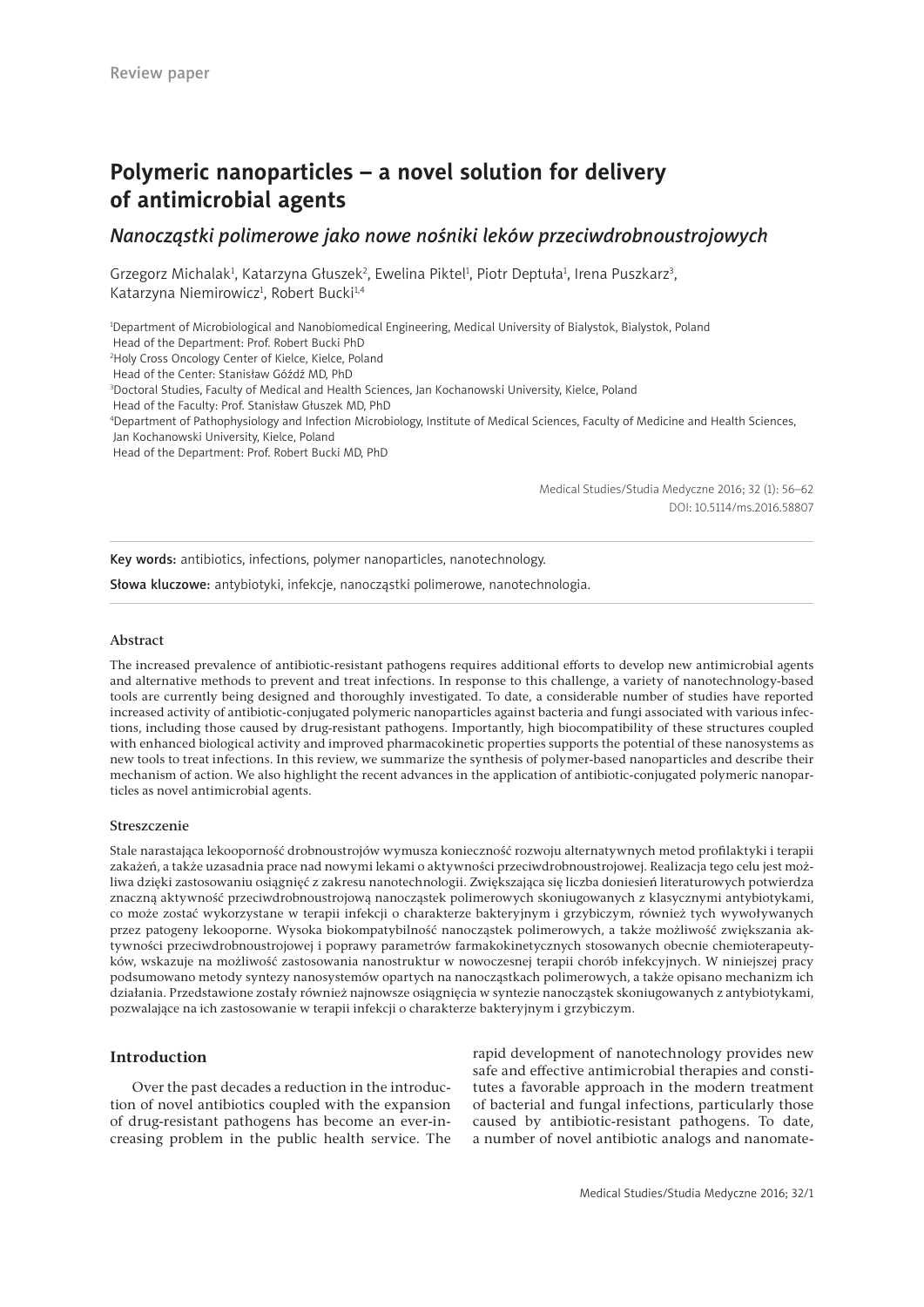rials including magnetic nanoparticles, lipid-based and polymeric nanoparticles have been investigated as new treatments against pathogens in planktonic and biofilm form [1–5]. Their use as drug nanocarriers is further supported by the strong antimicrobial activity of the nanostructures [6]. Importantly, the introduction of nanotechnology in the treatment of bacterial and fungal infections presents a number of advantages over conventional antimicrobial therapy. Specifically, nanosystems offer antibiotic delivery to the site of infection and extension of its action due to controlled release [7]. Additionally, the use of nanotechnology provides important improvements in the pharmacokinetics of antibiotics whose application is limited due to low solubility, poor bioavailability after oral administration, short half-life, high toxicity or instability in physiological conditions (Figure 1) [8–10]. A broad spectrum of antimicrobial activity described for a variety of nanomaterials supports the idea that the employment of antibiotic-conjugated nanoformulations will provide a more efficient way to overcome the ever-growing drug resistance of pathogens [11, 12].

In this review we briefly summarize the potential of nanomaterials to improve the antimicrobial activity of conventional antibiotics and highlight the recent advances in the application of antibiotics functionalized with nanoscale materials as novel drug nanocarriers.

#### **Synthesis of polymeric nanoparticles**

Polymeric nanoparticles (PNPs), including nanocapsules and nanospheres, are prepared from different kinds of polymers that range in size from 10 to 1000 nm [13]. Polymers used in nanoparticle preparation should be biocompatible with the host cells, specifically non-toxic and non-antigenic [14]. Moreover, PNPs should be biodegradable in the human body. Biodegradation plays a key role in the nanocarrier pharmacokinetic profile via sustained release properties, sub-cellular size and biocompatibility with various cells and tissues [15]. The most common materials used in the preparation of PNPs can be divided into natural and synthetic polymers [13]. Natural polymers include polysaccharides (chitosan, cellulose, guar gum, dextran, hyaluronic acid, etc.) and family proteins or polypeptides (albumin, gelatin, elastin, gliadin, legumin, etc.) [16, 17]. The principal advantage of natural polymers is the presence of hydrophilic groups such as carboxyl, hydroxyl and amino groups, which controls their solubility in water and allows the formation of non-covalent bonds (hydrogen and/or electrostatic bonds) with biological tissues and mucosal membranes [18]. Additionally, this property provides the opportunity for chemical modification of the macromolecule surface to immobilize drugs, homing ligands and other active agents [16, 19]. Synthetic polymers are the second category of materials appealing for the design of polymeric nanoparticles and include polylactides (PLA), polyglycolides (PGA), poly(ethylene glycol) (PEG), polycaprolactone (PCL), poly(acrylic acid) derivatives (PAA) and copolymers such as poly(lactide co-glycolides) (PLGA), poly(ε-caprolactone)–Pluronic, and poly(ethylene glycol)–poly(2-methyl-2-carboxyl-propylene carbonate) (MPEG–PMBC), etc. [20–22].

There are different methods of fabrication to acquire the desired PNP properties. The preparation method depends on the type of polymeric matrix, size distributions, future application, etc. Two techniques of polymerization are generally employed: preformed polymers or ionic gelation. Methods for preparation of nanoparticles from dispersion of preformed polymers include nanoprecipitation, solvent evaporation emulsification/solvent diffusion, salting out, supercritical fluid (SCF) technology and dialysis. These methods are commonly used to prepare drug to be loaded into biodegradable nanoparticles from polylactides (PLA), polyglycolides (PGA) and those copolymers. Preparation of nanoparticles from polymerization of monomers can be accomplished by different methods such as emulsion preparation, mini- and macro-emulsion, interfacial polymerization and controlled/living radical polymerization, e.g. RAFT [13]. In addition, polymeric nanoparticles may also be used as a reaction or dispersion medium for the synthesis of nanoparticles [23]. Regardless of the synthesis method used, PNPs that are prepared for biomedical applications should be completely free from unreacted reagents, organic solvents, surfactants or traces of heavy metals or catalysts [24, 25]. Recent studies show that the pharmacokinetic parameters of the drug are greatly influenced by the selected drug's molecular weight, polymeric composition (type, hydrophobicity, biodegradation and controlled release profile) of nanoparticles, localization of drug in the nanospheres, and drug incorporation techniques such as adsorption or incorporation [26–29].

Drug immobilization on the polymeric nanoparticles can be performed in several ways. One approach is based on incorporation into the internal part of nanoparticles, which may be achieved via encapsulation or imprinting of active molecules during or after the fabrication process. A second technique consists of drug immobilization on the surface of polymeric nanocarriers through the engagement of covalent or non-covalent bonds [30, 31]. The polymeric nanocarriers release the drug at the site of action by one of three general physicochemical mechanisms: (i) via swelling of the polymer nanoparticles by hydration, (ii) by an enzymatic reaction resulting in the cleavage of bonds and degradation of the polymer at the site of delivery and (iii) by de-adsorption of drugs from the swelled nanoparticles [32–34] (Figure 1).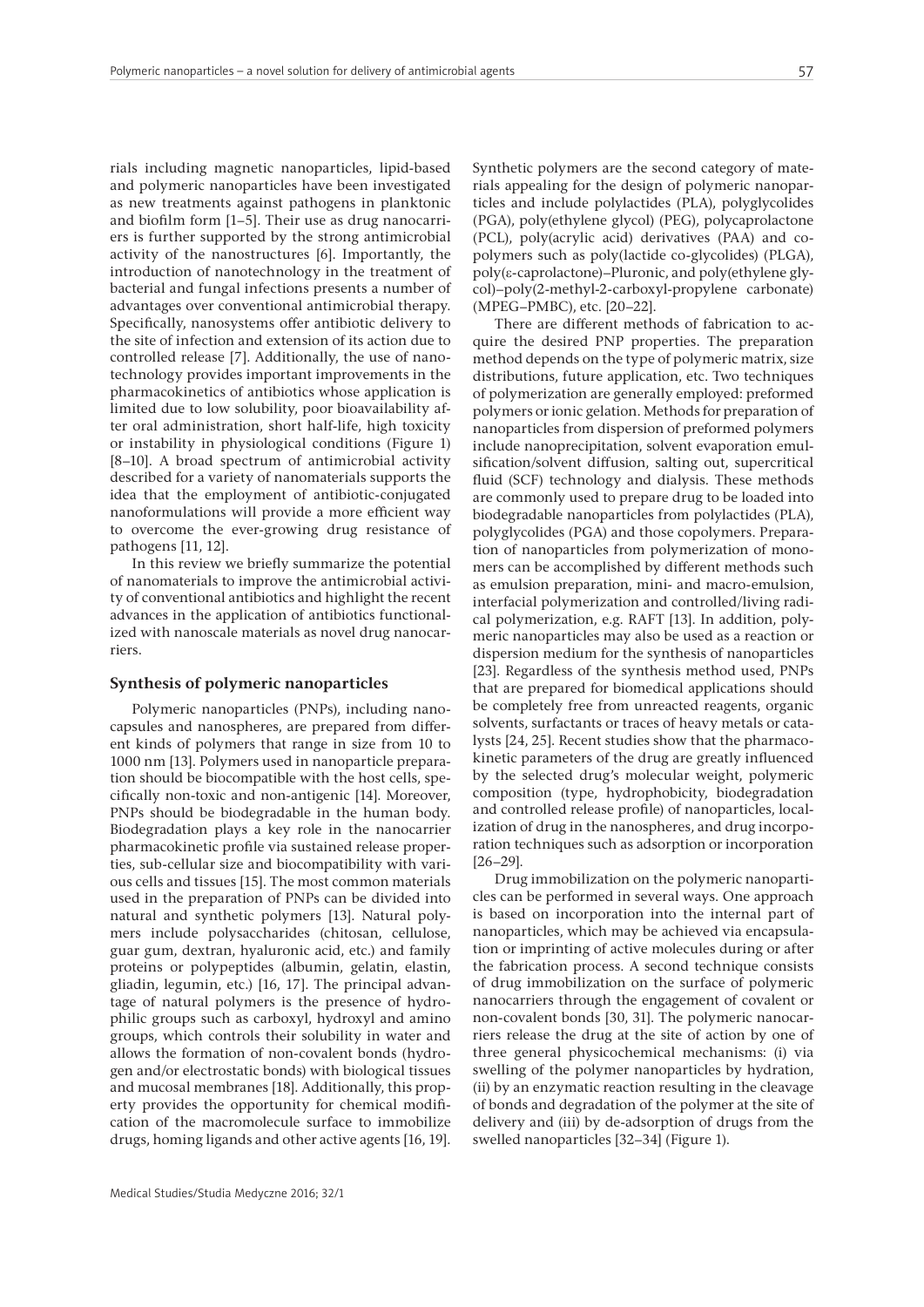

Figure 1. Strategies of drug immobilization on polymeric nanoparticles

## **Mechanism of action**

Polymeric nanoparticles possess unique properties for antimicrobial drug delivery. Firstly, PNPs may be composed of different types of monomers, which provide the opportunity to manipulate PNP stability and allow for control of their biodegradation profile. Secondly, particle properties such as size, thickness of layers, zeta potentials, and presence of active groups can be precisely tuned by selecting the appropriate technique such as controlled polymerization, for example reversible addition-fragmentation chain transfer (RAFT) [35].

Polymeric nanoparticles may interact with the bacterial cell wall via passive or active targeting (Figure 2). Passive targeting is based on particle size and the ability of PNPs to form pores, which disrupt the structure of the pathogen membrane [23, 36, 37]. Recent studies indicate that conjugation of lectin-specific ligands on the PNP surface showed enhanced binding affinity to the carbohydrate receptors on the *Helicobacter pylori* membrane [38]. In another study Jain *et al*. used concanavalin-A (Con-A) decorated elastin as a clarithromycin delivery system for *H. pylori* eradication [39]. In active targeting other homing molecules including specific antibodies and aptamer bacteriophage proteins have been used for nanoparticle surface functionalization resulting in targeted delivery platforms effective against different types of bacterial infections [37, 40, 41]. Targeting molecules can also be used for sensitive and specific identification strategies for detection of pathogens such as *Staphylococcus aureus*, *Mycobacterium tuberculosis* and *Escherichia coli* via aptamer recognition and fluorescently tagged silica nanoparticles [42–44]. Increasing evidence suggests that encapsulation of antimicrobial agents on PNPs enhances their activity [7, 45, 46]. In



Figure 2. Schematic representation of antibiotic action in free form compared to antibiotic loaded on polymeric nanoparticles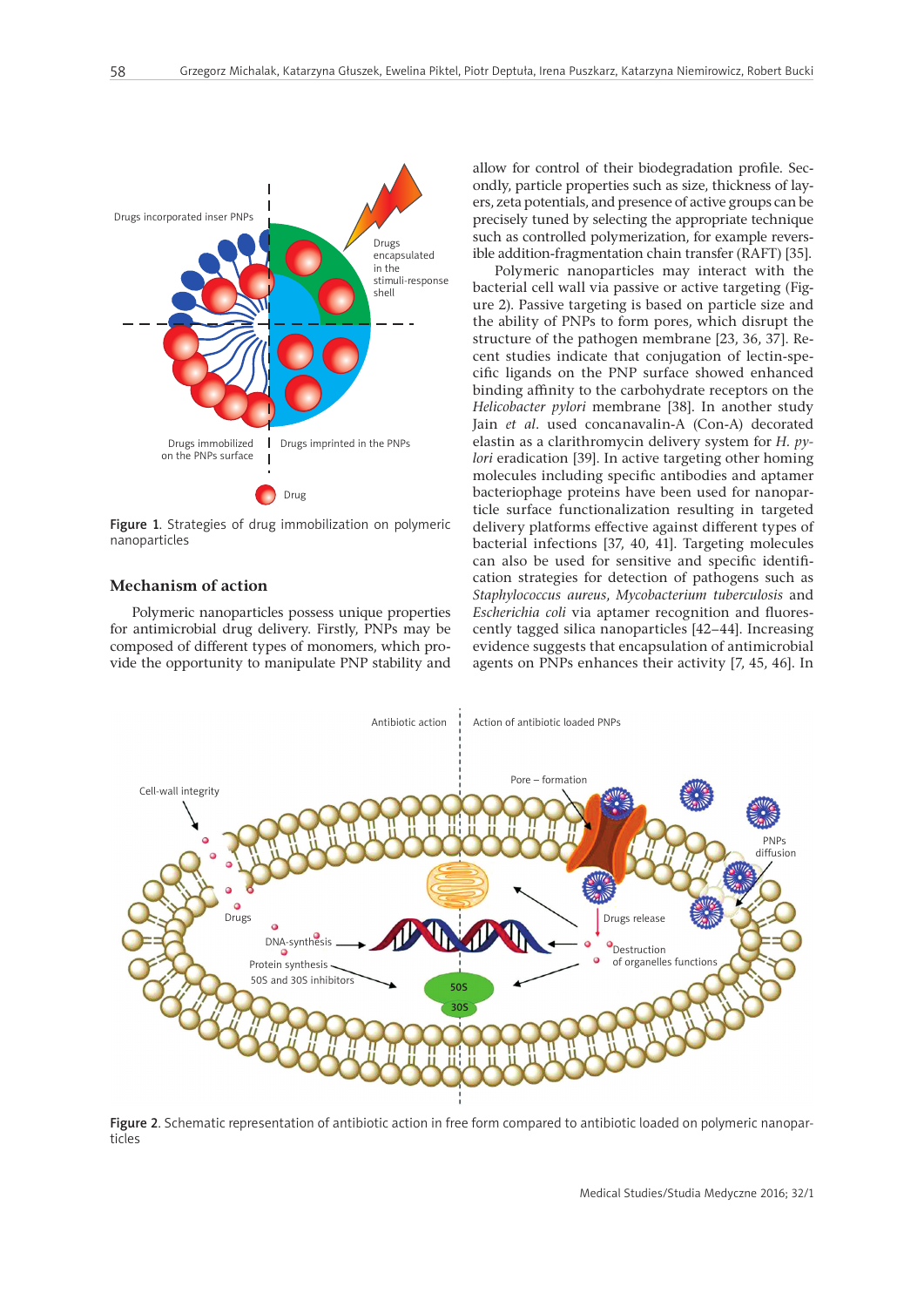addition, recent data show that polymeric nanoparticles have the ability to penetrate biofilms [47] and that polymeric nanoparticles are able to improve the delivery of antibiotics to the bacterial cells embedded in biofilm matrix, thereby increasing the efficacy of the treatment [48].

## **Recent advances in application of antibioticconjugated nanoparticles in treatment of infections**

The rapid development of nanotechnology results in the production of numerous nanosystems shown to be effective antimicrobial agents for the treatment of bacterial and fungal infections. The design of PNPs containing conventional antibiotics as the therapeutic agents supported by the antimicrobial properties of nanosystems alone offers the potential to overcome limitations facing conventional antibiotic therapy. Jamil *et al.* demonstrated that cefazolin-loaded chitosan nanoparticles can be employed as stable and effective agents against multidrug-resistant *Klebsiella pneumoniae*, *Pseudomonas aeruginosa* and extended spectrum beta lactamase (ESBL) positive *E. coli* [11]. Novel studies performed by Cai *et al.* revealed that the treatment of *H. pylori* with amoxicillin and pectin sulfate-loaded lipid PNPs significantly eradicates *H. pylori* in the biofilm form, inhibits bacteria from adhering to gastric cells and decreases the MIC value for amoxicillin, which increases its ability to inhibit bacterial colonization despite the well-known resistance of *H. pylori* to antimicrobial treatment [12]. Additionally, Hussein-Al-Ali *et al.* reported strong antimicrobial potential of streptomycin-conjugated magnetic nanoparticles coated with chitosan against drug-sensitive *S. aureus* and its methicillin-resistant counterpart (MRSA), which might be a promising strategy to fight drug-resistant infections, particularity those reported in the hospital environment [46]. Recently, chitosancoated alginate (CS-ALG) nanoparticles were proposed for a facilitated ocular delivery system of daptomycin for the treatment of MRSA-originated endophthalmitis [49].

A number of studies have also established that nanotechnology-based achievements can be employed to improve the pharmacokinetic properties and affect the pharmacological properties of commonly used antibiotics and commercially available formulations. Recent studies have focused in part on the improvement of amphotericin B biocompatibility using nanotechnology-based tools. Its employment is limited due to poor biodistribution, low solubility and high nephrotoxicity leading to kidney failure. In order to bypass these obstacles Italia *et al.* entrapped amphotericin B into PLGA nanoparticles, which resulted in improvement or oral bioavailability and reduced nephrotoxicity [50]. Similar results from Tang *et al.* [51] indicate increased fungicidal activity of amphotericin B after incorporation into polymeric

nanoparticles. It was also shown that encapsulation of amphotericin B poly(L-lactide) (PLA) nanoparticles reduces hemolytic activity of the drug without affecting its antifungal properties [10]. Moreover, a study from 2013 reported that amphotericin B-encapsulated PLGA-DMSA (poly[lactic-co-glycolic] acid and dimercaptosuccinic acid) nanoparticles might be an effective delivery system for the treatment of cutaneous leishmaniasis [52]. Nanoparticle-related approaches designed to control release of gentamicin may also have clinical usefulness. It is well known that gentamicin, due to its broad spectrum of activity, is an important antimicrobial agent used widely for treatment of *P. aeruginosa* infections. However, its short half-life, low bioavailability and severe oto- and nephrotoxicity caused by gentamicin significantly hamper its use in common antibiotic therapies [53]. In order to overcome these restrictions, Abdelghany *et al.* demonstrated that the entrapment of gentamicin in PLGA nanoparticles controlled the release of gentamicin and subsequently enhanced its antimicrobial activity against the planktonic and biofilm forms of *P. aeruginosa* without inducing side effects observed earlier during the course of therapy [7]. Moreover, incorporation of a third-generation cephalosporin, ceftriaxone sodium, into chitosan-based nanoparticles allows for cellular penetration of the antibiotic, in contrast to the free non-modified drug, whose application in the treatment of intracellular pathogens (e.g. *Salmonella*) is limited due to the high molecular weight and hydrophobicity of ceftriaxone [54]. Enhancement of solubility followed by increased antibiotic activity is also possible due to the design of antibiotic-conjugated polyacrylate nanoparticles effective in the killing of drug-resistant pathogens, including MRSA [55].

Apart from the reports indicating the improved safety of nanoparticle-based formulations when compared to their non-modified counterparts, Ong *et al*. demonstrated a novel prodrug of meropenem formulated into mucus-penetrating crystals as a tool for administration of drugs via inhalation. A number of studies performed by this research team confirmed the maintenance of meropenem levels in guinea pig lungs after treatment with meropenem-loaded nanoformulation without the undesirable effects of inhalation therapy, observed as the effect of lung accumulation of drugs and conventional polymeric nanocarriers, particularly in chronic use [56]. Furthermore, it is postulated that PLGA-incorporated aminoglycosides possess the potential to be employed in aerosol delivery for the treatment of pulmonary infections due to the controlled release of antibiotic from the nanocarrier [7].

The use of polymeric nanomaterials also allows for the design of drug forms previously inapplicable due to low antibiotic solubility. An example is the drug ciprofloxacin, commonly administered orally and intravenously. Studies performed by Parwe *et al.* in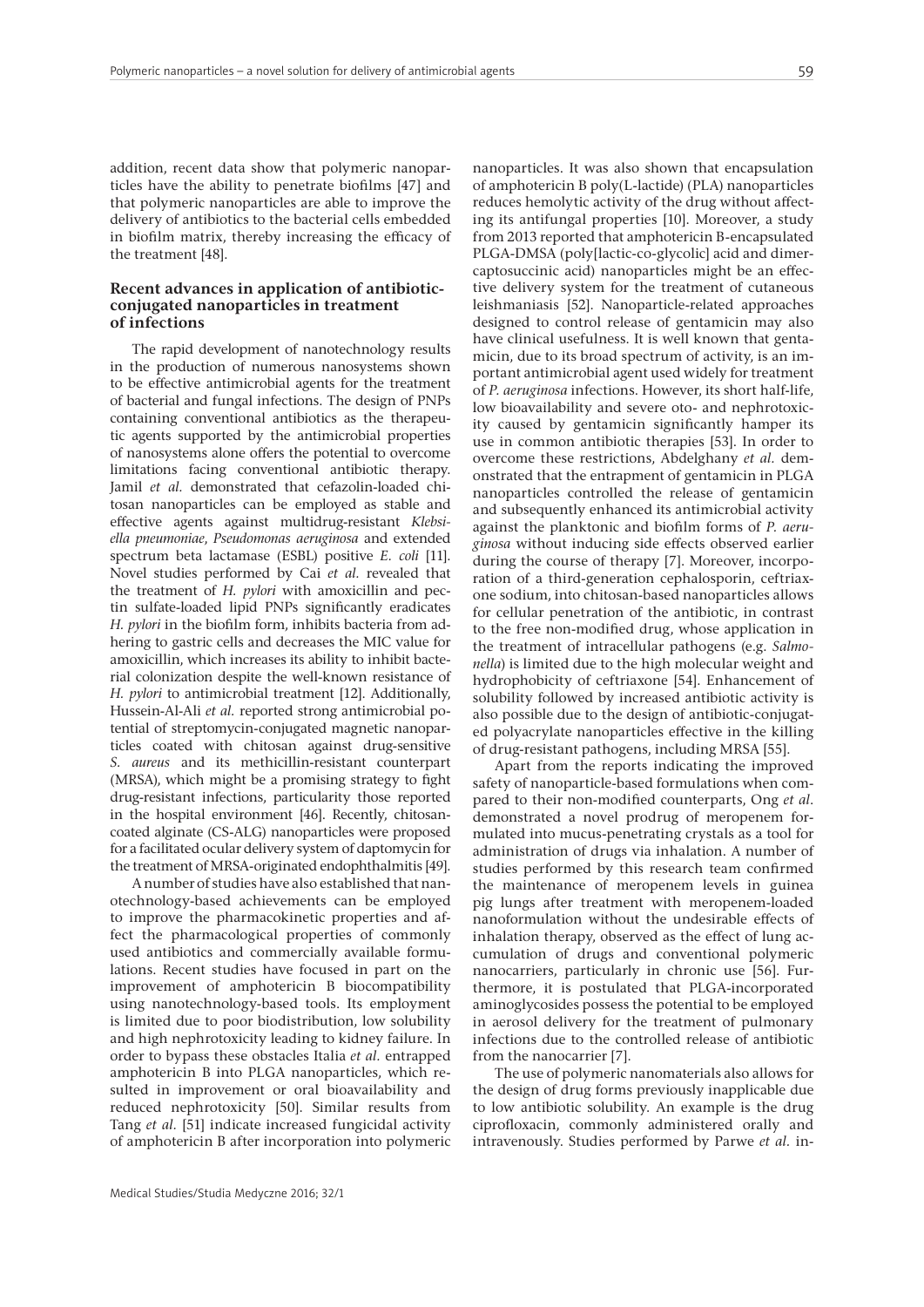dicated that the synthesis of ciprofloxacin conjugated with biodegradable PLA allows for the introduction of ciprofloxacin for topical use based on a biocompatible nanofiber mat used as wound dressing material (bandage) [57]. The application of PLGA-based nanoparticles is also the starting point for the synthesis of an injectable nanoparticle-loaded system for the local delivery of antibiotics during bone infections. The treatment of bone infections is hampered due to the required use of high antibiotic doses (which is associated with numerous side effects), lack of site specificity and invasiveness of the implanting form of drugs. These limitations might be overcome through the design of platforms for controlled delivery of vancomycin in osteomyelitis treatment, as proposed recently by Posadowska *et al.* A broad spectrum of advantages are offered by this nanoformulation, including biocompatibility, self-healing ability after disruption, easy application and controlled drug release followed by strong activity against *S. aureus* [58]*.* Recently, the same research team presented a similar formulation, based on gentamycin incorporated within the gellan gum hydrogel and into PLGA nanoparticles embedded into the hydrogel for the localized treatment of bone infections [59].

## **Conclusions and perspectives for the future**

It is possible that the rapid development of nanotechnology-based tools designed for the treatment of infections will lead in the near future to the development of innovative strategies and therapeutic options for patients suffering from bacterial and fungal infections. Considering the emerging problem of microbial multidrug resistance with subsequently a decreasing number of novel antibiotics introduced for clinical use, the design of antibiotic-conjugated nanostructures may provide a feasible and desirable approach in the therapy of infections. Additionally, the advantages obtained from functionalization of antimicrobial agents supported by antimicrobial properties of nanoscale materials may overcome the limitations facing modern antibiotic therapy. Given the above, we might also expect that a growing interest in nanotechnology-based antimicrobial therapies will result in the design of novel formulations such as core-shell nanostructure including metal-based nanoparticles functionalized by antiseptic agents or other molecules with an antimicrobial mode of action.

## **Conflict of interest**

The authors declare no conflict of interest.

#### **References**

1. Esmaeili A, Ghobadianpour S. Vancomycin loaded superparamagnetic  $MnFe<sub>2</sub>O<sub>4</sub>$  nanoparticles coated with PEGylated chitosan to enhance antibacterial activity. Int J Pharm 2016; 501: 326-30.

- 2. Gannimani R, Ramesh M, Mtambo S, Pillay K, Soliman ME, Govender P. gamma-Cyclodextrin capped silver nanoparticles for molecular recognition and enhancement of antibacterial activity of chloramphenicol. J Inorg Biochem 2016; 157: 15-24.
- 3. Cui H, Li W, Li C, Vittayapadung S, Lin L. Liposome containing cinnamon oil with antibacterial activity against methicillin-resistant Staphylococcus aureus biofilm. Biofouling 2016; 32: 215-25.
- 4. Wnorowska U, Wątek M, Durnaś B, Głuszek K, Piktel E, Niemirowicz K, Bucki R. Extracellular DNA as an essential component and therapeutic target of microbial biofilm. Studia Medyczne 2015; 31: 132-8.
- 5. Surel U, Niemirowicz K, Marzec M, Savage PB, Bucki R. Ceragenins – a new weapon to fight multidrug resistant bacterial infections. Studia Medyczne 2014; 30: 207-13.
- 6. Singh R, Smitha MS, Singh SP. The role of nanotechnology in combating multi-drug resistant bacteria. J Nanosci Nanotechnol 2014; 14: 4745-56.
- 7. Abdelghany SM, Quinn DJ, Ingram RJ, Gilmore BF, Donnelly RF, Taggart CC, Scott CJ. Gentamicin-loaded nanoparticles show improved antimicrobial effects towards Pseudomonas aeruginosa infection. Int J Nanomed 2012; 7: 4053-63.
- 8. Patel PA, Patravale VB. AmbiOnp: solid lipid nanoparticles of amphotericin B for oral administration. J Biomed Nanotechnol 2011; 7: 632-9.
- 9. Chaudhari MB, Desai PP, Patel PA, Patravale VB. Solid lipid nanoparticles of amphotericin B (AmbiOnp): in vitro and in vivo assessment towards safe and effective oral treatment module. Drug Deliv Transl Res 2015 Dec 28 [Epub ahead of print].
- 10. Casa DM, Carraro TC, de Camargo LE, Dalmolin LF, Khalil NM, Mainardes RM. Poly(L-lactide) nanoparticles reduce amphotericin B cytotoxicity and maintain its in vitro antifungal activity. J Nanosci Nanotechnol 2015; 15: 848-54.
- 11. Jamil B, Habib H, Abbasi S, Nasir H, Rahman A, Rehman A, Bokhari H, Imran M. Cefazolin loaded chitosan nanoparticles to cure multi drug resistant Gram-negative pathogens. Carbohydr Polym 2016; 136: 682-91.
- 12. Cai J, Huang H, Song W, Hu H, Chen J, Zhang L, Li P, Wu R, Wu C. Preparation and evaluation of lipid polymer nanoparticles for eradicating H. pylori biofilm and impairing antibacterial resistance in vitro. Int J Pharm 2015; 495: 728-37.
- 13. Prasad Rao JG, Kurt E. Polymer nanoparticles: preparation techniques and size-control parameters. Progress in Polymer Science 2011; 36: 887-913.
- 14. Lerch S, Dass M, Musyanovych A, Landfester K, Mailänder V. Polymeric nanoparticles of different sizes overcome the cell membrane barrier. Eur J Pharm Biopharm 2013; 84: 265-74.
- 15. Mahapatro A, Singh DK. Biodegradable nanoparticles are excellent vehicle for site directed in-vivo delivery of drugs and vaccines. J Nanobiotechnol 2011; 9: 55.
- 16. Swierczewska M, Han HS, Kim K, Park JH, Lee S. Polysaccharide-based nanoparticles for theranostic nanomedicine. Adv Drug Deliv Rev 2015 Nov 27. pii: S0169- 409X(15)00279-3. doi: 10.1016/j.addr.2015.11.015. [Epub ahead of print].
- 17. Peng Q, Mu H. The potential of protein-nanomaterial interaction for advanced drug delivery. J Control Release 2016; 225: 121-32.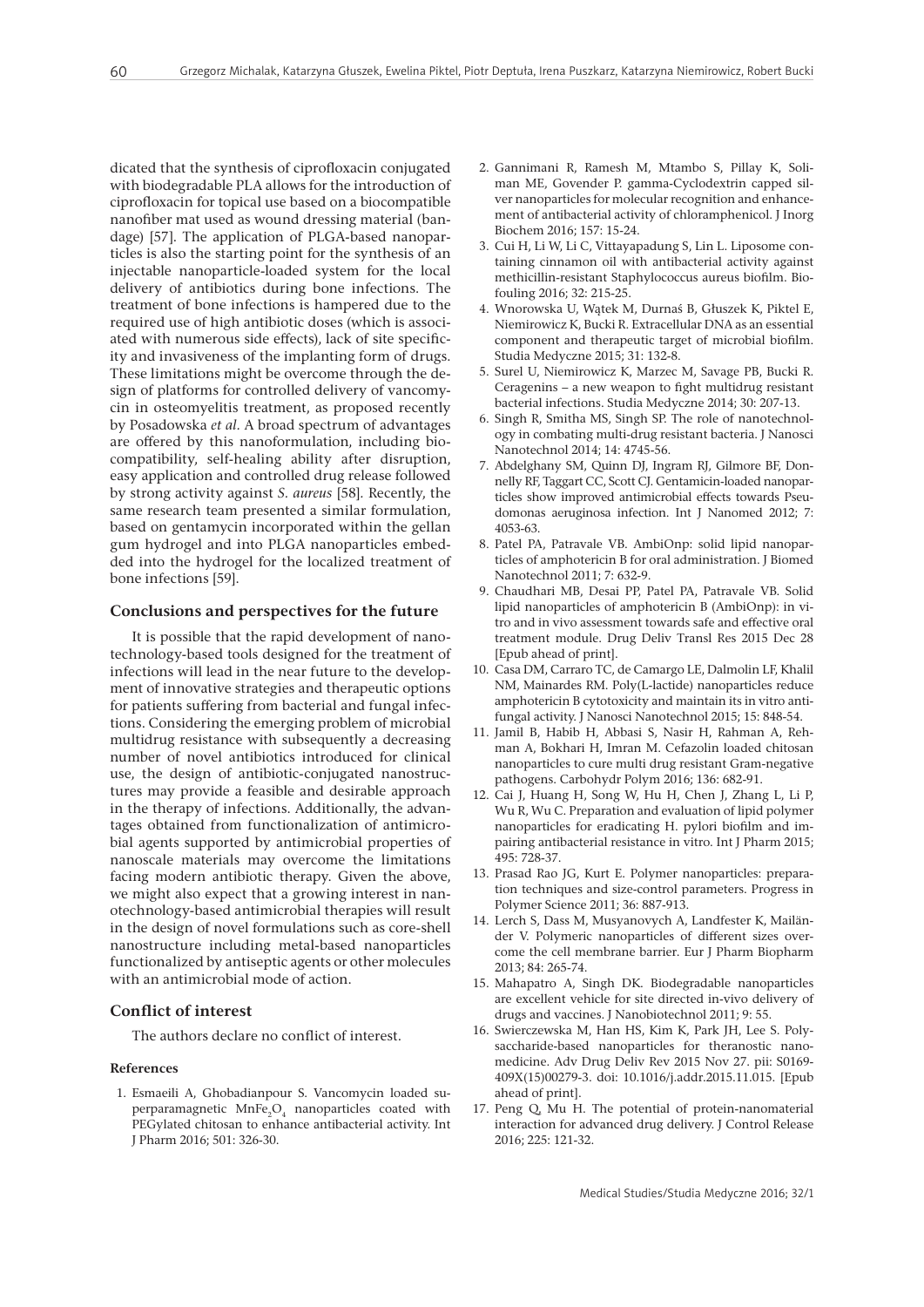- 18. Singh D, Han SS, Shin EJ. Polysaccharides as nanocarriers for therapeutic applications. J Biomed Nanotechnol 2014; 10: 2149-72.
- 19. Herrera Estrada LP, Champion JA. Protein nanoparticles for therapeutic protein delivery. Biomater Sci 2015; 3: 787-99.
- 20. Lee JI, Yoo HS. Biodegradable microspheres containing poly(epsilon-caprolactone)-Pluronic block copolymers for temperature-responsive release of proteins. Colloids Surf B Biointerfaces 2008; 61: 81-7.
- 21. Kumar N, Ravikumar MN, Domb AJ. Biodegradable block copolymers. Adv Drug Deliv Rev 2001; 53: 23-44.
- 22. Luo YY, Xiong XY, Tian Y, Li ZL, Gong YC, Li YP. A review of biodegradable polymeric systems for oral insulin delivery. Drug Deliv 2015 Jun 24: 1-10. [Epub ahead of print].
- 23. Palza H. Antimicrobial polymers with metal nanoparticles. Int J Mol Sci 2015; 16: 2099-116.
- 24. Moritz M, Geszke-Moritz M. Recent developments in the application of polymeric nanoparticles as drug carriers. Adv Clin Exp Med 2015; 24: 749-58.
- 25. Vauthier C, Bouchemal K. Methods for the preparation and manufacture of polymeric nanoparticles. Pharm Res 2009; 26: 1025-58.
- 26. Ambruosi A, Khalansky AS, Yamamoto H, Gelperina SE, Begley DJ, Kreuter J. Biodistribution of polysorbate 80-coated doxorubicin-loaded [14C]-poly(butyl cyanoacrylate) nanoparticles after intravenous administration to glioblastoma-bearing rats. J Drug Target 2006; 14: 97-105.
- 27. Al Zaki A, Hui JZ, Higbee E, Tsourkas A. Biodistribution, clearance, and toxicology of polymeric micelles loaded with 0.9 or 5 nm gold nanoparticles. J Biomed Nanotechnol 2015; 11: 1836-46.
- 28. Chawla R, Solanki HS, Kheruka SC, Gambhir S, Dube V, Aggarwal LM, Mishra B. Polylactide-co-glycolide nanoparticles of antitubercular drugs: formulation, characterization and biodistribution studies. Ther Deliv 2014; 5: 1247-59.
- 29. Yu H, Tang Z, Zhang D, Song W, Zhang Y, Yang Y. Pharmacokinetics, biodistribution and in vivo efficacy of cisplatin loaded poly(L-glutamic acid)-g-methoxy poly(ethylene glycol) complex nanoparticles for tumor therapy. J Control Release 2015; 205: 89-97.
- 30. Akagi T, Kaneko T, Kida T, Akashi M. Multifunctional conjugation of proteins on/into bio-nanoparticles prepared by amphiphilic poly(gamma-glutamic acid). J Biomater Sci Polym Ed 2006; 17: 875-92.
- 31. Grabnar PA, Kristl J. The manufacturing techniques of drug-loaded polymeric nanoparticles from preformed polymers. J Microencapsul 2011; 28: 323-35.
- 32. Pang X, Jiang Y, Xiao Q, Leung AW, Hua H, Xu C. pH-responsive polymer-drug conjugates: design and progress. J Control Release 2016; 222: 116-29.
- 33. Khan H, Shukla RN, Bajpai AK. Genipin-modified gelatin nanocarriers as swelling controlled drug delivery system for in vitro release of cytarabine. Mater Sci Eng C Mater Biol Appl 2016; 61: 457-65.
- 34. Boer GJ, Kruisbrink J. A polymeric controlled drug delivery device for peptides based on a surface desorption/diffusion mechanism. Biomaterials 1987; 8: 265-74.
- 35. Wilczewska A, Markiewicz K. Surface-initiated RAFT/ MADIX polymerization on Xanthate-coated iron oxide nanoparticles. Macromolecular Chemistry and Physics 2014; 215: 190-7.
- 36. Danhier F, Ansorena E, Silva JM, Coco R, Le Breton A, Préat V. PLGA-based nanoparticles: an overview of biomedical applications. J Control Release 2012; 161: 505-22.
- 37. Gao W, Thamphiwatana S, Angsantikul P, Zhang L. Nanoparticle approaches against bacterial infections. Wiley Interdiscip Rev Nanomed Nanobiotechnol 2014; 6: 532-47.
- 38. Umamaheshwari RB, Jain NK. Receptor mediated targeting of lectin conjugated gliadin nanoparticles in the treatment of Helicobacter pylori. J Drug Target 2003; 11: 415-23; discussion 23-4.
- 39. Jain SK, Jangdey MS. Lectin conjugated gastroretentive multiparticulate delivery system of clarithromycin for the effective treatment of Helicobacter pylori. Mol Pharm 2009; 6: 295-304.
- 40. Satishkumar R, Vertegel AA. Antibody-directed targeting of lysostaphin adsorbed onto polylactide nanoparticles increases its antimicrobial activity against S. aureus in vitro. Nanotechnology 2011; 22: 505103.
- 41. Tay LL, Huang PJ, Tanha J, Ryan S, Wu X, Hulse J, Chau LK. Silica encapsulated SERS nanoprobe conjugated to the bacteriophage tailspike protein for targeted detection of Salmonella. Chem Commun (Camb) 2012; 48: 1024-6.
- 42. He X, Li Y, He D, Wang K, Shangguan J, Shi H. Aptamerfluorescent silica nanoparticles bioconjugates based dualcolor flow cytometry for specific detection of Staphylococcus aureus. J Biomed Nanotechnol 2014; 10: 1359-68.
- 43. Qin D, He X, Wang K, Tan W. Using fluorescent nanoparticles and SYBR Green I based two-color flow cytometry to determine Mycobacterium tuberculosis avoiding false positives. Biosens Bioelectron 2008; 24: 626-31.
- 44. He X, Zhou L, He D, Wang K, Cao J. Rapid and ultrasensitive E. coli O157:H7 quantitation by combination of ligan dmagnetic nanoparticles enrichment with fluorescent nanoparticles based two-color flow cytometry. Analyst 2011; 136: 4183-91.
- 45. Barreras US, Méndez FT, Martínez RE, Valencia CS, Rodríguez PR, Rodríguez JP. Chitosan nanoparticles enhance the antibacterial activity of chlorhexidine in collagen membranes used for periapical guided tissue regeneration. Mater Sci Eng C Mater Biol Appl 2016; 58: 1182-7.
- 46. Hussein-Al-Ali SH, El Zowalaty ME, Hussein MZ, Ismail M, Webster TJ. Synthesis, characterization, controlled release, and antibacterial studies of a novel streptomycin chitosan magnetic nanoantibiotic. Int J Nanomed 2014; 9: 549-57.
- 47. Cheow WS, Hadinoto K. Antibiotic polymeric nanoparticles for biofilm-associated infection therapy. Methods Mol Biol 2014; 1147: 227-38.
- 48. Forier K, Raemdonck K, De Smedt SC, Demeester J, Coenye T, Braeckmans K. Lipid and polymer nanoparticles for drug delivery to bacterial biofilms. J Control Release 2014; 190: 607-23.
- 49. Costa JR, Silva NC, Sarmento B, Pintado M. Potential chitosan-coated alginate nanoparticles for ocular delivery of daptomycin. Eur J Clin Microbiol Infect Dis 2015; 34: 1255-62.
- 50. Italia JL, Yahya MM, Singh D, Ravi Kumar MN. Biodegradable nanoparticles improve oral bioavailability of amphotericin B and show reduced nephrotoxicity compared to intravenous Fungizone. Pharm Res 2009; 26: 1324-31.